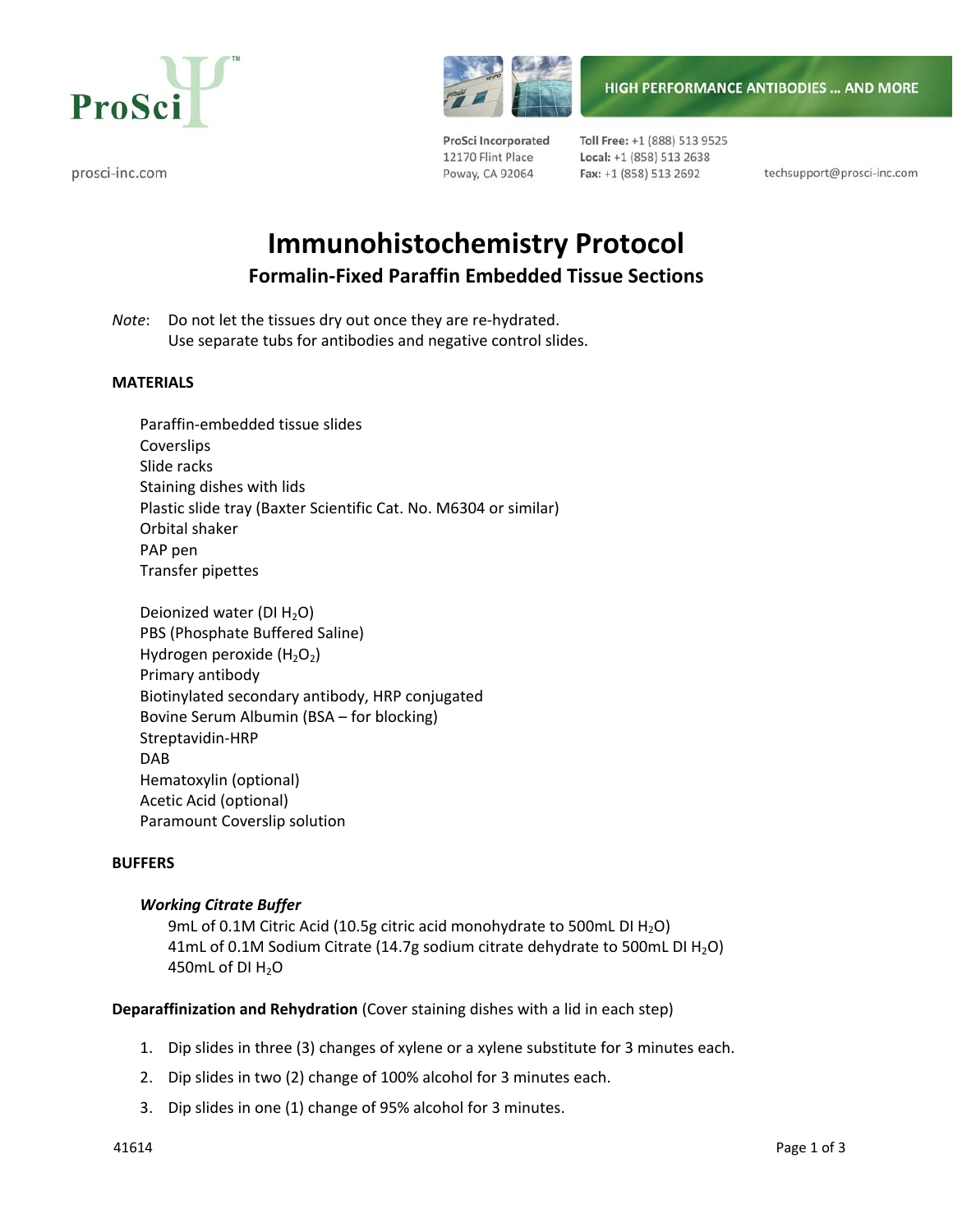

prosci-inc.com



**HIGH PERFORMANCE ANTIBODIES ... AND MORE** 

ProSci Incorporated 12170 Flint Place Poway, CA 92064

Toll Free: +1 (888) 513 9525 Local: +1 (858) 513 2638 Fax: +1 (858) 513 2692

techsupport@prosci-inc.com

- 4. Dip slides in one (1) change of 70% alcohol for 3 minutes.
- 5. Rinse slides twice (2x) in DI  $H_2O$  for 5 minutes.

## **Antigen Retrieval (Microwave Method)**

- 6. Soak slides in  $3\%$  H<sub>2</sub>O<sub>2</sub> for 5 minutes.
- 7. Rinse slides twice  $(2x)$  in DI  $H<sub>2</sub>O$  for 5 minutes.
- 8. Soak the slides in the working citrate buffer and cover with a lid.
- 9. Microwave until the liquid boils, about 1‐5 minutes.
- 10. Remove from heat and let it stand at room temperature for 20 minutes.
- 11. Wash three (3) times for 5 minutes in DI  $H_2O$
- 12. Remove the liquid (do not touch the tissue!) and use a PAP pen to circle around the tissue.

#### **Blocking**

- 13. Apply enough 5% BSA with a transfer pipette to cover the tissues.
- 14. Incubate the slides overnight at 4°C in a humid chamber.

## **Primary Antibody**

- 15. Dilute the primary antibody to the recommended concentration in 1% BSA/PBS diluent.
- 16. Remove the BSA, and incubate with primary antibody solution for 1 hour at room temperature.
- 17. Wash slides three (3) times 5 minutes each on the shaker.

## **Secondary Antibody and Detection**

- 18. Dilute the biotinylated secondary antibody to 1:200 in 1% BSA diluent.
- 19. Incubate with secondary antibody solution for 30 minutes at room temperature.
- 20. Wash slides in PBS three (3) times 5 minutes each on the shaker.
- 21. Add enough streptavidin HRP to cover the tissues. Incubate for 30 minutes at room temperature
- 22. Wash three (3) times 5 minutes each in PBS on the shaker.
- 23. Add enough DAB to cover the tissues. Once the cells start turning brown (inexperienced technicians may wish to observe this under a microscope), wash twice (2x) in PBS for 5 minutes each on the shaker.